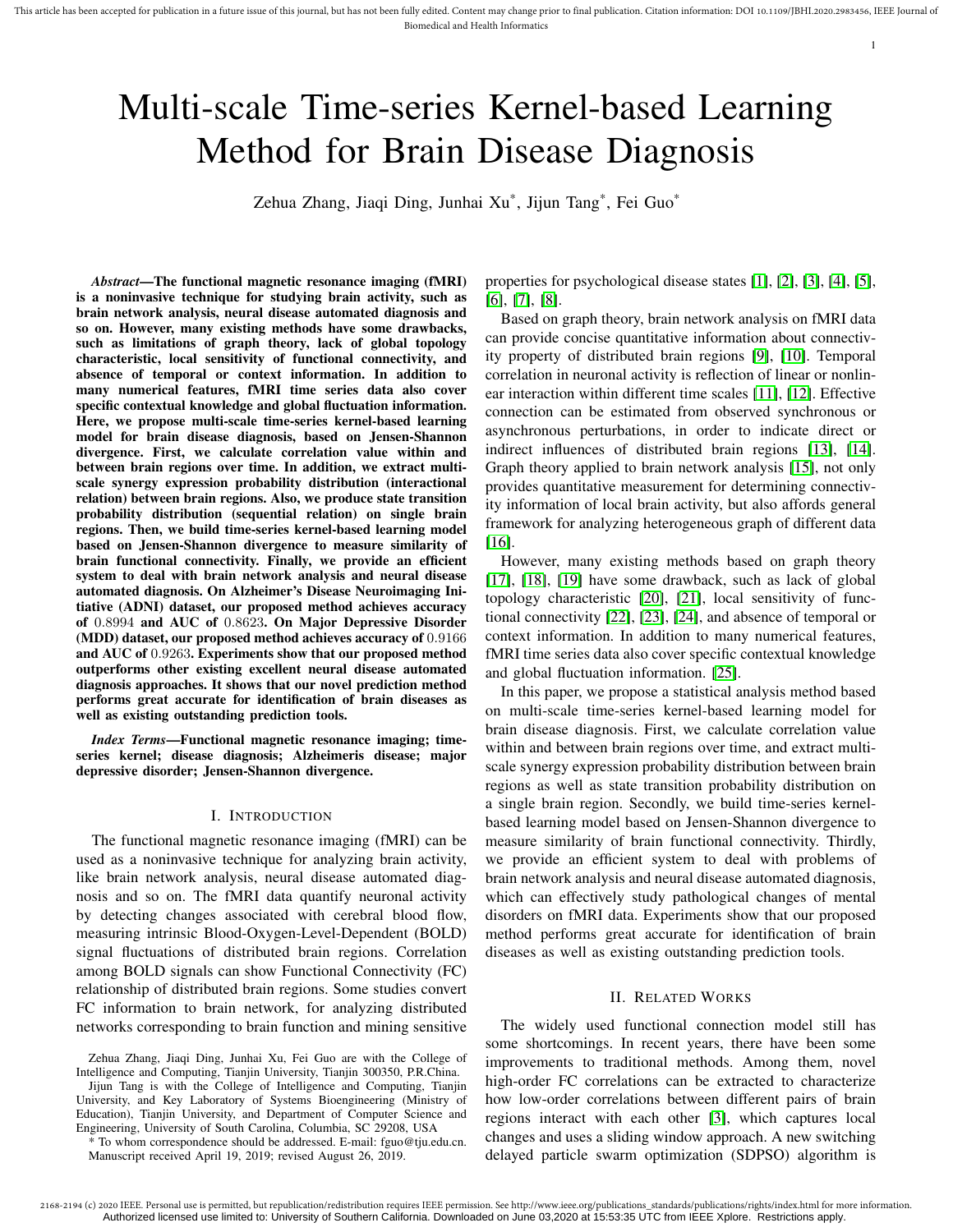proposed to optimize parameters of Support Vector Machine (SVM) [26]. Different from common approaches that deal with vector-based representation of data through feature engineering, kernel-based methods offer a natural framework to measure similarity between two graphs and further analyze neural disease.

Recently, kernel-based model on some structured objects, such as strings, trees and graphs, has been proposed in many excellent studies [27], [28], [29] and some different fields [30], [31], [32], [33], [34]. Haussler [35] firstly defined a principled way for designing kernels on structured objects, called R-convolution kernel model. Most of graph kernels are denoted by comparing small sub-graphs like walks, paths or graphlets. Some existing methods usually obtain better performance based on local detailed features and global topological information, such as shortest-path kernel-based method [36], marginalized kernel-based method [37] and subtree kernelbased method [38].

Furthermore, some researchers use geometric embedding approach to construct graph kernels [39], [40], [41]. Shrivastava [42] defined an effective kernel via a novel mathematical representation of graphs. Shervashidze [27] proposed a family of efficient kernels via a rapid feature extraction scheme based on Weisfeiler-Lehman isomorphism test. For brain network analysis, Jie [43] constructed a new sub-network kernel to diagnose neural disease with good performance, which considers inherent characteristic and multi-level topological information in brain network.

#### III. METHODS

We propose a novel time-series multi-kernel learning framework on fMRI data for brain disease classification. Our method includes four main steps: (1) image pre-processing and state sequence mapping; (2) calculating multi-scale synergy expression probability distribution between brain regions; (3) calculating state transition probability distribution on single brain regions; (4) time-series kernel modeling based on Jensen-Shannon divergence. The flow chart is shown in Figure 1.

## *A. Notations and Definitions*

Let  $\{A_1, A_2, \cdots, A_k, \cdots, A_K\} \in S$  denotes fMRI data which contains K samples, and  $\{y_1, y_2, \cdots, y_k, \cdots, y_K\} \in$  $Y, y_k \in \{0, 1\}$  represents corresponding label vector.

Here, we define one of fMRI data as a multivariate time series data  $A_k$ , as follows:

$$
A_k = \{T_1^k, T_2^k, \cdots, T_n^k, \cdots, T_N^k\}
$$
 (1)

where  $T_n^k$  represents *n*-th time series of *k*-th fMRI data.

The univariate time series data  $T_n^k$  can be defined as follows:

$$
T_n^k = \{t_{n,1}^k, t_{n,2}^k, \cdots, t_{n,m}^k, \cdots, t_{n,M}^k\}
$$
 (2)

where  $t_{n,m}^k$  represents the value of m-th time point in n-th time series of k-th fMRI data.

In addition,  $I = \{I_1, I_2, \dots, I_t, \dots, I_T\}$  represents a collection of multiple intervals, where  $I_t = [r_t, s_t]$  denotes a positive integer interval. And also,  $U = \{u_1, u_2, \dots, u_e, \dots, u_E\}$ represents a state space, where  $u_e$  denotes a state.

# *B. Image Pre-processing and Numerical Sequence Mapping*

First, we perform standardized preprocessing on all collected data [44]. Then, we use anatomical templates to convert original voxel-based image into ROI-based form [45], [46]. Thirdly, we apply a statistical method on multi-variable time series in order to map numerical sequence into state sequence [47].

We perform image pre-processing for fMRI data by using a standard pipeline, carried out via Statistical Parametric Mapping (SPM12, [www.fil.ion.ucl.ac.uk/spm/software/spm12\)](www.fil.ion.ucl.ac.uk/spm/software/spm12) software package on Matlab. The data pre-processing procedure includes slice timing, realign, segment, normalization and band-pass filtered. First five volumes of scanned data are discarded to allow magnetization to approach dynamic equilibrium in each participant. Each slice is corrected in slice timing by resampling slices to eliminate time difference. Subsequently, a realignment analysis is performed with middle image of testing sequence as a reference; the data of each participant with a translation exceeding 3 millimetre (mm) and rotation exceeding 3 degree are removed. Individual structural images are linearly co-registered to mean functional image, and then transformed structural images are segmented into gray matter (GM), white matter (WM), and cerebrospinal fluid (CSF). Following this, all functional imaging data is normalized to Montreal Neurologial Institutes (MNI) space and re-sampled to  $3 \times 3 \times 3$  mm<sup>3</sup>. Data is detrended and band-pass filtered  $(0.01Hz < f < 0.08Hz)$  and sources of spurious variance, such as signals from WM, CSF and movement parameters, which are extracted from realignment process, are removed by a linear regression to remove artifacts and reduce physiological noise in CONN toolbox [48].

We adopt an empirical rule to indicate dynamic threshold, which called three-sigma method [49]. It converts a numerical sequence into a state sequence, and represents dynamic threshold as follows:

$$
th(T_n^k, \eta) = \mu(T_n^k) + \eta \cdot \sigma(T_n^k)
$$
\n(3)

where

$$
\mu(T_n^k) = \frac{\sum_{m=1}^M t_{n,m}^k}{|T_n^k|} \tag{4}
$$

and

$$
\sigma(T_n^k) = \frac{\sum_{m=1}^M (t_{n,m}^k - \mu(T_n^k))^2}{|T_n^k| - 1}
$$
\n(5)

In multivariate time series  $A_k$ , we calculate a corresponding dynamic threshold  $th(T_n^k)$  for univariate time series data  $T_n^k$ . Therefore, we convert a numerical sequence into a state sequence according to mapping function  $f(\cdot)$ , as follows:

$$
f(t_{n,m}^k, \eta) = \begin{cases} \text{State } 0, & t_{n,m}^k < th(T_n^k, \eta_1) \\ \text{State } 1, & th(T_n^k, \eta_1) \le t_{n,m}^k < th(T_n^k, \eta_2) \\ \cdots \\ \text{State } s, & th(T_n^k, \eta_s) \le t_{n,m}^k < th(T_n^k, \eta_{s+1}) \\ \cdots \\ \text{State } s, & th(T_n^k, \eta_S) \le t_{n,m}^k \end{cases} \tag{6}
$$

2168-2194 (c) 2020 IEEE. Personal use is permitted, but republication/redistribution requires IEEE permission. See http://www.ieee.org/publications\_standards/publications/rights/index.html for more information. Authorized licensed use limited to: University of Southern California. Downloaded on June 03,2020 at 15:53:35 UTC from IEEE Xplore. Restrictions apply.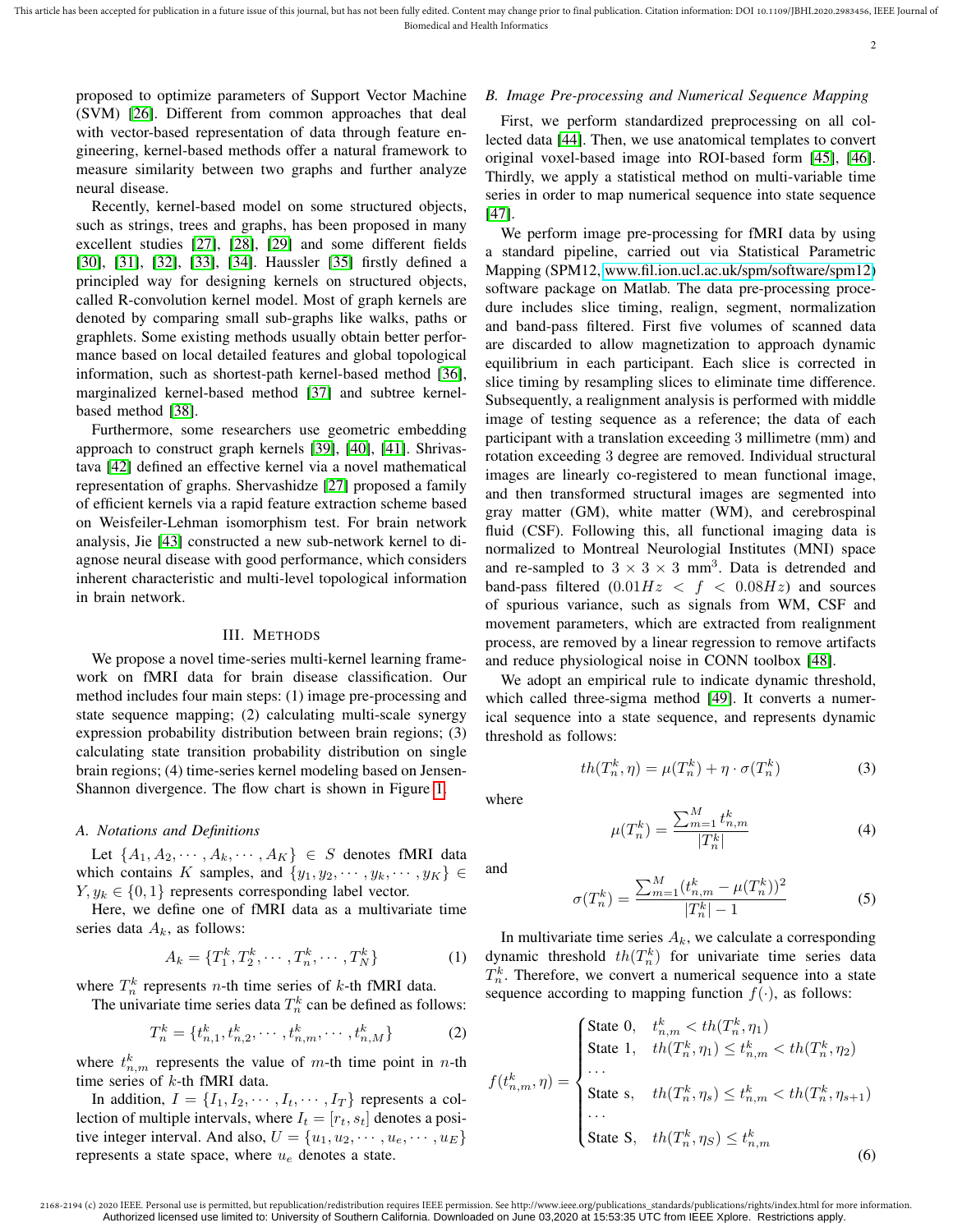This article has been accepted for publication in a future issue of this journal, but has not been fully edited. Content may change prior to final publication. Citation information: DOI 10.1109/JBHI.2020.2983456, IEEE Jour Biomedical and Health Informatics



Fig. 1. The flow chart of our proposed time-series kernel-based learning method: (1) image pre-processing and state sequence mapping; (2) calculating correlation value within and between brain regions over time; (3) calculating multi-scale synergy expression probability distribution between brain regions; (4) calculating state transition probability distribution on single brain regions; (5) time-series kernel modeling based on Jensen-Shannon divergence; (6) dealing with brain network analysis and neural disease automated diagnosis.

## *C. Probability Distribution of Multi-scale Synergy Expression*

We extract discrete probability distribution of multi-scale synergy expression between two time series of brain regions. Here, we calculate interactional relation between two brain regions, based on correlation value between brain regions over time.

Firstly, we evaluate temporal dynamic property between two time series data as follows:

$$
\phi(t^{k_1}_{n_1,m_1}, t^{k_2}_{n_2,m_2}) = \psi(f(t^{k_1}_{n_1,m_1}, \eta^*), f(t^{k_2}_{n_2,m_2}, \eta^*)) \tag{7}
$$

where  $f(\cdot)$  represents mapping function and  $\eta^*$  represents mapping parameters. Here, we convert original sequence into two-state sequence, where  $\eta = \{0, 1\}.$ 

In multivariate time series data  $A_k$ , correlation value between  $T_i^k$  and  $T_j^k$  in interval  $I_t = [r_t, s_t]$  is defined as follows:

$$
C_{\phi(\cdot)}^k(i,j,I_t) = \sum_{m=1}^M \sum_{l=r_t}^{s_t} \phi(t_{i,m}^k, t_{j,m+l}^k)
$$
(8)

$$
\text{ where } C^k_{\phi(\cdot)} \in \mathcal{R}^{N \times N \times T} \text{ and } C^k_{\phi(\cdot)}(i,j,I_t) \neq C^k_{\phi(\cdot)}(j,i,I_t).
$$

Then, we propose a discrete probability distribution  $P_{\phi(\cdot)}^k$ in multi-scale time series data, as follows:

$$
P_{\phi(\cdot)}^k = \{ p_{\phi(\cdot)}^k(i, j, I_t) | i, j \in [1, N], I_t \in I \}
$$
(9)

where  $p_{\phi(\cdot)}^k(i, j, I_t)$  represents the proportion of correlation value between  $i$ -th time series data and  $j$ -th time series data in interval  $I_t$ , as follows:

$$
p_{\phi(\cdot)}^k(i,j,I_t) = \frac{C_{\phi(\cdot)}^k(i,j,I_t)}{\sum_{i=1}^N \sum_{j=1}^N \sum_{t=1}^T C_{\phi(\cdot)}^k(i,j,I_t)}
$$
(10)

# *D. Probability Distribution of State Transition on Single Brain Region*

We extract discrete probability distribution of state transition on a single brain region. Here, we calculate sequential relation on one single brain region, based on correlation value within brain region over time.

Firstly, we mainly calculate probability of one-step state transition of a single brain region, mapping original sequence to a multi-state sequence. The state space is  $U =$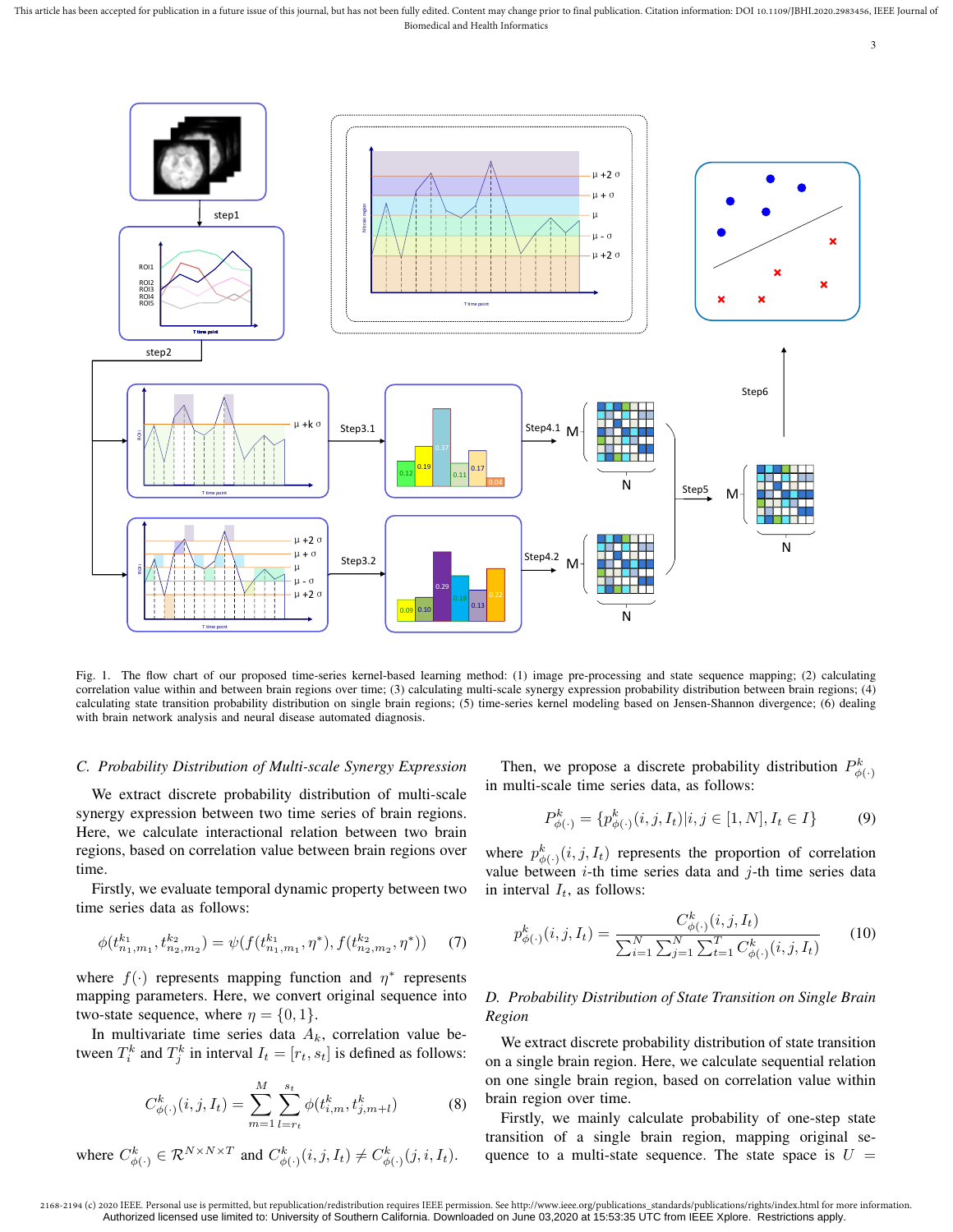$\{u_1, u_2, \cdots, u_e, \cdots, u_E\}$ , and the state sequence  $\Pi$  is defined as follows:

$$
\Pi_i^k = f(T_i^k, \eta^*) = \{\pi_{i,1}^k, \cdots, \pi_{i,m}^k, \cdots, \pi_{i,M}^k\}, \pi_{i,m}^k \in U
$$
\n(11)

where  $\prod_{i=1}^{k}$  represents the state sequence after mapping of *i*th time series in k-th sample, and  $\pi_{i,m}^k$  is the state at m-th time point. Thus, we convert original sequence into multi-state sequence, where  $\eta = \{-2, -1, 1, 2\}$ .

Then, we calculate one-step transition probability  $P_t^k$ , as follows:

$$
P_t^k = \{ p_t^k(e, f, i) | u_e, u_f \in U, i \in [1, N] \}
$$
 (12)

where  $p_t^k(e, f, i)$  is the probability of one-step state transition from state  $u_f$  to state  $u_e$  in *i*-th sequence, as follows:

$$
p_t^k(e, f, i) = \frac{\sum_{m=1}^{M-1} (\pi_{i,m}^k = u_f \& \pi_{i,m+1}^k = u_e)}{M-1}
$$
 (13)

#### *E. Time-series Kernel on Jensen-Shannon Divergence*

We design a time-series kernel based on Jensen-Shannon divergence to measure similarity of multivariate time series data. For analyzing discrete distribution, we calculate similarity between two probability distributions  $P_{\phi(\cdot)}^{k_1}$  and  $P_{\phi(\cdot)}^{k_2}$  to measure similarity of two multivariate time series data  $A_{k_1}$ and  $A_{k_2}$ .

Generally, Kullback-Leibler divergence is a common method to measure how one distribution is different from another distribution. For two discrete probability distributions P and Q, Kullback-Leibler divergence (KLD) from P to  $Q$  is defined as follows:

$$
D_{KL}(P \parallel Q) = \sum_{o} P(o) \log \frac{P(o)}{Q(o)} \tag{14}
$$

However, Kullback-Leibler divergence is asymmetric and unboundedness. Different from Kullback-Leibler divergence, Jensen-Shannon divergence (JSD)[50], [51] is a symmetrized and smoothed method to measure difference between two discrete probability distributions  $P$  and  $Q$ , as follows:

$$
D_{JS}(P \parallel Q) = \frac{1}{2} D_{KL}(P \parallel M) + \frac{1}{2} D_{KL}(Q \parallel M) \quad (15)
$$

where  $M = (P + Q)/2$  and  $0 \leq D_{JS}(P || Q) \leq 1$ .

For probability distribution set  $\{P_1, \cdots, P_D\}$ , Kullback-Leibler divergence is generally defined as follows:

$$
D_{JS}(P_1, \cdots, P_D) = H\left(\sum_{d=1}^D \omega_d P_d\right) - \sum_{d=1}^D \omega_d H(P_d) \quad (16)
$$

where  $\omega_1, \dots, \omega_D$  are weights for  $P_1, \dots, P_D, H(\cdot)$  is Shannon entropy, and  $0 \leq D_{JS}(P_1, \dots, P_D) \leq \log_2(D)$ .

Here, if distribution  $P$  is the same as distribution  $Q$ ,  $D_{JS}(P \parallel Q) = 0$ ; if P is not similar to  $Q$ ,  $D_{JS}(P \parallel Q)$  has a high value and the upper limit is 1. We adopt  $1-D_{JS}(P \parallel Q)$ as kernel to evaluate similarity between  $P$  and  $Q$ .

Then, we calculate similarity between two discrete probability distributions  $P_{\phi(\cdot)}^{k_1}$  and  $P_{\phi(\cdot)}^{k_2}$  by JSD, as follows:

$$
D_{JS}(P_{\phi(\cdot)}^{k_1} \parallel P_{\phi(\cdot)}^{k_2}) = \frac{1}{2}D(P_{\phi(\cdot)}^{k_1} \parallel \frac{P_{\phi(\cdot)}^{k_1} + P_{\phi(\cdot)}^{k_2}}{2})
$$
  
+ 
$$
\frac{1}{2}D(P_{\phi(\cdot)}^{(k_2)} \parallel \frac{P_{\phi(\cdot)}^{k_1} + P_{\phi(\cdot)}^{k_2}}{2})
$$
  
= 
$$
\frac{1}{2} \sum p_{\phi(\cdot)}^{k_1} (\log p_{\phi(\cdot)}^{k_1} - \log \frac{p_{\phi(\cdot)}^{k_1} + p_{\phi(\cdot)}^{k_2}}{2})
$$
  
+ 
$$
\frac{1}{2} \sum p_{\phi(\cdot)}^{k_2} (\log p_{\phi(\cdot)}^{k_2} - \log \frac{p_{\phi(\cdot)}^{k_1} + p_{\phi(\cdot)}^{k_2}}{2})
$$
  
= 
$$
\frac{1}{2} (\sum p_{\phi(\cdot)}^{k_1} \log p_{\phi(\cdot)}^{k_1} + \sum p_{\phi(\cdot)}^{k_2} \log p_{\phi(\cdot)}^{k_2})
$$
  
- 
$$
\sum \frac{p_{\phi(\cdot)}^{k_1} + p_{\phi(\cdot)}^{k_2}}{2} \log \frac{p_{\phi(\cdot)}^{k_1} + p_{\phi(\cdot)}^{k_2}}{2}
$$
(17)

Finally, we measure time-series kernel on multivariate time series data  $A_{k_1}$  and  $A_{k_2}$ , as follows:

$$
\mathcal{K}_{\phi(\cdot)}(A_{k_1}, A_{k_2}) = 1 - D_{JS}(P_{\phi(\cdot)}^{k_1} \parallel P_{\phi(\cdot)}^{k_2}) \tag{18}
$$

$$
\mathcal{K}_t(A_{k_1}, A_{k_2}) = 1 - D_{JS}(P_t^{k_1} \parallel P_t^{k_2})
$$
 (19)

$$
\mathcal{K} = \alpha \cdot \mathcal{K}_{\phi(\cdot)} + (1 - \alpha) \cdot \mathcal{K}_t \tag{20}
$$

where  $\alpha$  is the harmonic coefficient.

#### *F. Kernel-Based Learning*

Based on above feature extraction methods, we construct corresponding customized kernels, respectively. We adopt Support Vector Machine (SVM) [52] for binary classification. The decision function is shown as follows:

$$
\gamma(A_k) = sign\{\sum_{i=1}^K \alpha_i y_i \cdot \mathcal{K}(A_k, A_i) + b\}
$$
 (21)

where  $\mathcal{K}(A_k, A_i)$  represents time-series kernel function, and  $\alpha_i$  is calculated as follows:

$$
\max \sum_{i=1}^{K} \alpha_i - \frac{1}{2} \sum_{i=1}^{K} \sum_{j=1}^{K} \alpha_i \alpha_j \cdot y_i y_j \cdot \mathcal{K}(A_i, A_j)
$$
  
s.t.  $0 \le \alpha_i \le C$   

$$
\sum_{i=1}^{K} \alpha_i \gamma_i = 0
$$
 (22)

For clarification, pseudo-code for Multi-Scale Time-Series Kernel is summarized in Algorithm 1.

#### IV. EXPERIMENTS

#### *A. Dataset*

Our experiment is applied on two datasets. One is a public Alzheimer's Disease Neuroimaging Initiative database [53], and another is a volunteer experiment of Major Depressive Disorder [54]. In the process of data pre-processing, we deal with raw data by a widely used software package (SPM12), and then divide whole-brain into multiple brain regions based on anatomical template for analysis.

<sup>2168-2194 (</sup>c) 2020 IEEE. Personal use is permitted, but republication/redistribution requires IEEE permission. See http://www.ieee.org/publications\_standards/publications/rights/index.html for more information. Authorized licensed use limited to: University of Southern California. Downloaded on June 03,2020 at 15:53:35 UTC from IEEE Xplore. Restrictions apply.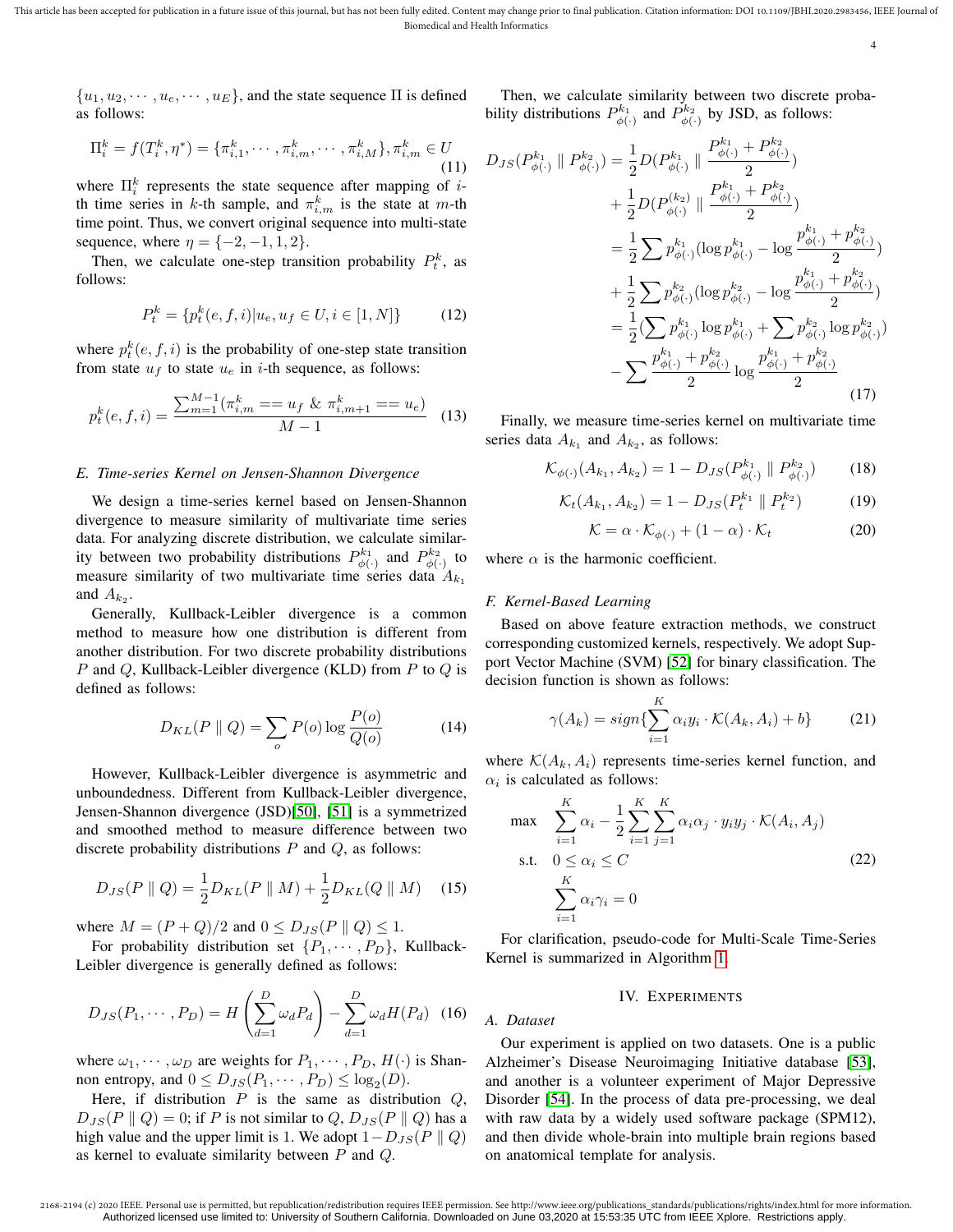Algorithm 1 Multi-Scale Time-Series Kernel.

| Input:           | Multivariate time series $A_g = \{T_1^g, \dots, T_n^g, \dots, T_N^g\}$ and $A_h = \{T_1^h, \dots, T_n^h, \dots, T_N^h\}$ ,                                                                                                                                                                  |
|------------------|---------------------------------------------------------------------------------------------------------------------------------------------------------------------------------------------------------------------------------------------------------------------------------------------|
|                  | where $T_n^g = \{t_{n,1}^g, \dots, t_{n,m}^g, \dots, t_{n,M}^g\}$ and $T_n^h = \{t_{n,1}^h, \dots, t_{n,m}^h, \dots, t_{n,M}^h\};$                                                                                                                                                          |
|                  | Interval collection $I = \{I_1, \cdots, I_t, \cdots, I_T\}$ , where $I_t = [r_t, s_t]$ ;                                                                                                                                                                                                    |
|                  | <b>Output:</b> Time-series kernel $\mathcal{K}(A_q, A_h)$ .                                                                                                                                                                                                                                 |
|                  | 1: function MULTI-SCALE TIME-SERIES KERNEL $(A_g, A_h)$                                                                                                                                                                                                                                     |
| 2:               | for $i = 1 : N$ do                                                                                                                                                                                                                                                                          |
| 3:               | for $j = 1 : N$ do                                                                                                                                                                                                                                                                          |
| 4:               | for $t = 1 : T$ do                                                                                                                                                                                                                                                                          |
| 5:               | Calculate correlation value $C_{\phi(\cdot)}(i, j, I_t)$ between $T_i$ and $T_j$ in interval $I_t$ :                                                                                                                                                                                        |
| 6:               | $C_{\phi(\cdot)}^g(i,j,I_t) = \sum_{m=1}^M \sum_{l=r_t}^{s_t} \phi(t_{i,m}^g, t_{j,m+l}^g),$<br>$C_{\phi(\cdot)}^h(i,j,I_t) = \sum_{m=1}^M \sum_{l=r_t}^{s_t} \phi(t_{i,m}^h, t_{j,m+l}^h);$                                                                                                |
| 7:               |                                                                                                                                                                                                                                                                                             |
| 8:               | end for                                                                                                                                                                                                                                                                                     |
| 9:               | end for                                                                                                                                                                                                                                                                                     |
| 10:              | for $t = 1 : T$ do                                                                                                                                                                                                                                                                          |
| 11:              | Calculate discrete probability distribution $P_t$ of one-step transition from $u_f$ to $u_e$ in <i>i</i> -th sequence:                                                                                                                                                                      |
| 12:              | $p_t^g(e, f, i) = \frac{\sum_{m=1}^{M-1} (\pi_{i,m}^g = u_f \& \pi_{i,m+1}^g = u_e)}{M-1},$                                                                                                                                                                                                 |
| 13:              | $p_t^h(e, f, i) = \frac{\sum_{m=1}^{M-1} (\pi_{i,m}^h = u_f \& \pi_{i,m+1}^h = u_e)}{M}$                                                                                                                                                                                                    |
| 14:              | end for                                                                                                                                                                                                                                                                                     |
| 15:              | end for                                                                                                                                                                                                                                                                                     |
| 16:              | Calculate discrete probability distribution $P_{\phi(\cdot)}$ between i-th and j-th time series data in interval $I_t$ :                                                                                                                                                                    |
| 17:              | $p^g_{\phi(\cdot)}(i,j,I_t) = \frac{C^s_{\phi(\cdot)}(i,j,t_t)}{\sum_{i=1}^N\sum_{j=1}^N\sum_{t=1}^T C^g_{\phi(\cdot)}(i,j,I_t)},$                                                                                                                                                          |
| 18:              | $p_{\phi(\cdot)}^h(i,j,I_t) = \frac{C_{\phi(\cdot)}^h(i,j,I_t)}{\sum_{i=1}^N\sum_{j=1}^T\sum_{t=1}^T C_{\phi(\cdot)}^h(i,j,I_t)};$                                                                                                                                                          |
| 19:              | Calculate similarity between two discrete probability distributions:                                                                                                                                                                                                                        |
| 20:              | $D_{JS}(P^g_{\phi(\cdot)} \parallel P^h_{\phi(\cdot)}) = \frac{1}{2} \sum p^g_{\phi(\cdot)} \log p^g_{\phi(\cdot)} + \frac{1}{2} \sum p^h_{\phi(\cdot)} \log p^h_{\phi(\cdot)} - \sum \frac{p^g_{\phi(\cdot)} + p^h_{\phi(\cdot)}}{2} \log \frac{p^g_{\phi(\cdot)} + p^h_{\phi(\cdot)}}{2}$ |
| 21:              | $D_{JS}(P_t^g \parallel P_t^h) = \frac{1}{2} \sum p_t^g \log p_t^g + \frac{1}{2} \sum p_t^h \log p_t^h - \sum \frac{p_t^g + p_t^h}{2} \log \frac{p_t^g + p_t^h}{2}$                                                                                                                         |
| 22:              | Obtain time-series kernel on multivariate time series data:                                                                                                                                                                                                                                 |
| 23:              | $\mathcal{K}_{\phi(\cdot)}(A_g, A_h) = 1 - D_{JS}(P^g_{\phi(\cdot)} \parallel P^h_{\phi(\cdot)})$                                                                                                                                                                                           |
| 24:              | $\mathcal{K}_t(A_a, A_b) = 1 - D_{JS}(P_t^g \parallel P_t^h)$                                                                                                                                                                                                                               |
| 25:              | $\mathcal{K}(A_a, A_b) = \alpha \cdot \mathcal{K}_{\phi(\cdot)} + (1 - \alpha) \cdot \mathcal{K}_t$                                                                                                                                                                                         |
| 26: end function |                                                                                                                                                                                                                                                                                             |

*1) ADNI:* Alzheimer's Disease Neuroimaging Initiative (ADNI) is a longitudinal multicenter study designed to develop clinical, imaging, genetic, and biochemical biomarkers for early detection and tracking of Alzheimer's disease (AD). In Alzheimer's Disease Neuroimaging Initiative database, we apply a total of 169 subjects, including 87 Alzheimer's patients (49 females and 38 males) and 82 normal controls (46 females and 36 males). We download ADNI data from website [http://adni.loni.usc.edu/.](http://adni.loni.usc.edu/)

*2) MDD:* In volunteer experiment, we use a total of 60 subjects, including 31 volunteers with Major Depressive Disorder (MDD) (22 females and 9 males, aged  $50.5 \pm 11.2$  years, range  $25 - 65$  years) and 29 healthy volunteers (18 females and 11 males, aged  $50.1 \pm 10.6$  years, range  $25 - 65$  years). Among those major depressive disorder subjects without comorbidity, shortest duration of illness is more than three months.

#### *B. Brain Anatomical Template*

We use anatomical templates to divide whole-brain into Regions Of Interest (ROI). In our work, we use three different templates for comparison, including Automated Anatomical Labeling (AAL) template, Harvard-Oxford template and Brainnetome template. When we use templates, for each regions of interest, mean time series is calculated by averaging Blood-Oxygen-Level-Dependent (BOLD) signals among all voxels within specifically ROI.

*1) AAL:* Automated Anatomical Labeling (AAL) template is a widely used anatomical template, which divides whole brain into 78 cortical regions, 26 cerebellar regions and 12 subcortical regions according to anatomy [45].

*2) Harvard-Oxford template:* Harvard-Oxford atlas covering 48 cortical and 21 subcortical structural areas [55], [56], [57].

*3) Brainnetome template:* Brainnetome template contains more fine-grained functional brain subregions and gives more detailed anatomical information compared with AAL, because it is generated with both functional connectivity and anatomical information [46].

# *C. Evaluation Criterion*

For evaluation of prediction performance, we use thresholddependent parameters such as Accuracy, Sensitivity and Speci-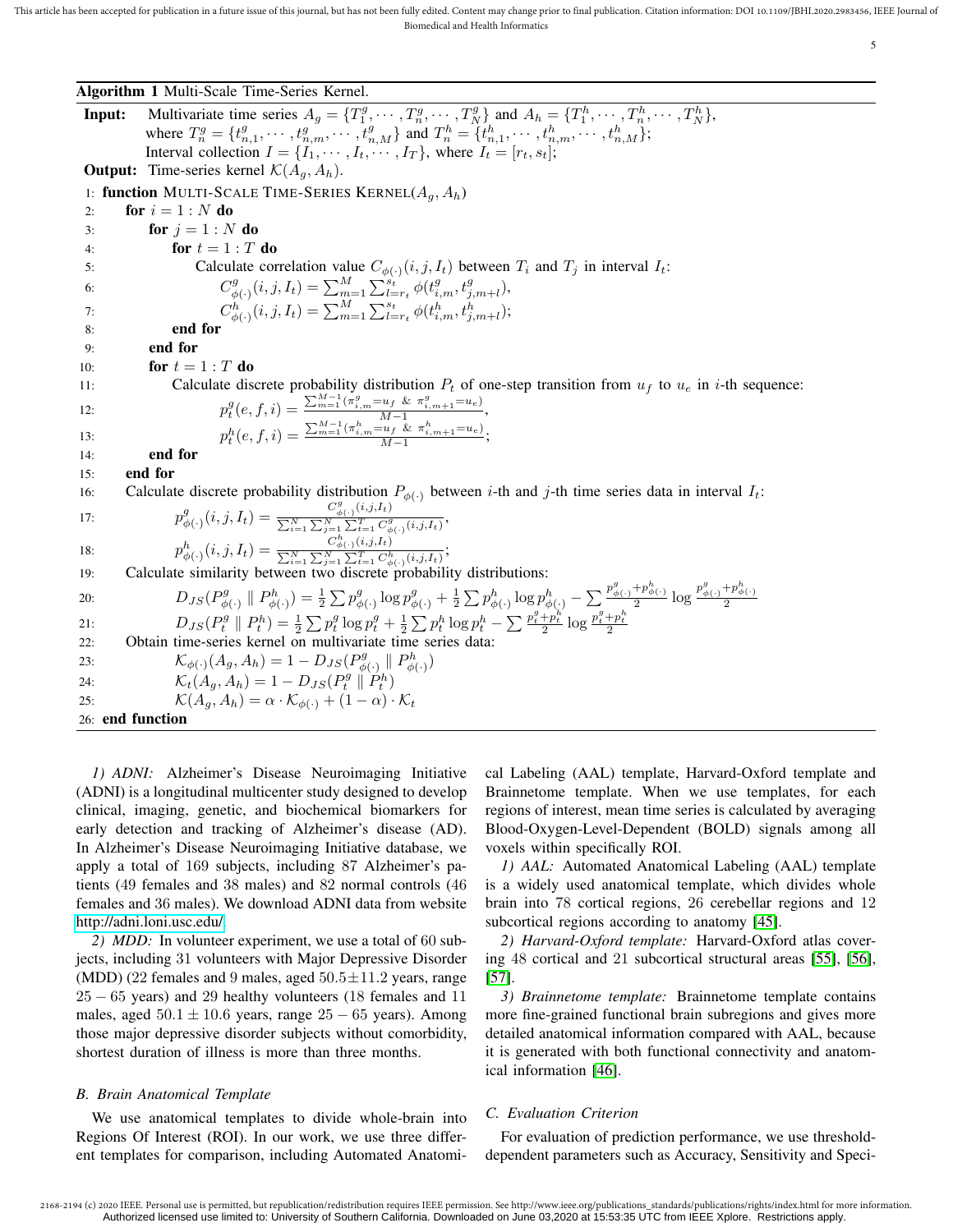ficity. There are calculated as follows:

$$
Accuracy = \frac{TP + TN}{TP + TN + FN + FP}
$$
 (23)

$$
Sensitivity = \frac{TP}{TP + FN}
$$
 (24)

$$
Specificity = \frac{TN}{TN + FP}
$$
 (25)

where  $TP$ ,  $TN$ ,  $FP$  and  $FN$  represent the number of true positives, true negatives, false positives and false negatives, respectively.

What's more, the Area Under ROC curve (AUC) is employed to evaluate our predictive model.

# *D. Interval Collection* I

One of main tasks of this article is to discuss asynchronous functional relationships between brain regions in the human brain. Interval can represent imaging unit from imaging device. We use interval to extract discrete probability distribution of multi-scale synergy expression between two time series of brain regions. Here, "interval" is a flexible concept that we will discuss and analyze it as a parameter.

In our study,  $I = \{I_1, I_2, \cdots, I_t, \cdots, I_T\}$  represents a collection of multiple intervals, where  $I_t = [r_t, s_t]$  denotes a positive integer interval. The parameter settings must be conform to research hypothesis; for a interval  $I_t \in I$ , if  $I_t$  is close to zero, it means that we extract short-distance asynchronous information; if  $I_t$  is far from zero, it indicates that we extract long-distance asynchronous information. In our experiments, we set interval collection *I* as  $\{[0, 0], [1, 1], [2, 2], [3, 12]\}.$ Here,  $[0, 0]$  represents information for synchronization;  $[1, 1]$ and [2, 2] represent short-distance correlation for asynchronization; [3, 12] represents long-distance correlation for asynchronization. Preferably, it is a reasonable way to set parameters in proportion to the length of interval.

#### V. RESULTS AND DISCUSSION

To verify effectiveness of our method, we conduct comparative experiments on three different brain region templates for analyzing two brain diseases. Furthermore, we discuss characteristics of brain regions from perspective of disease diagnosis.

#### *A. Analysis of Feature Extraction*

In traditional brain network model, Pearson's Correlation Coefficient (PCC) can be used to calculate brain region correlation and functional connectivity strength. Traditional PCC is order-independent in time series, but lacks contextual and sequential information, which reduces diagnostic capability of brain disease.

For processing fMRI image data, we calculate state distribution within (ST: state transition) and between (SE: synergy expression) brain regions over time, which can explore pathological principles of mental diseases through difference of state distribution. We analyze different performance of various Pvalue parameters on Alzheimer's Diseases via AAL template,

as shown in Table I. The number of features decreases rapidly as P-value going down. When P-value being 0.005, the number of features ranges in a reasonable scope, and more accurate results can be also obtained.

Here, our model is compared with PCC as feature extraction method for analyzing functional connectivity. In our experiments, we test on two data sets with three different brain templates, as shown in Table II. We select features via t-test with confidence level p-value less than 0.005, and evaluate performance via leave-one-out cross-validation (LOOCV). On ADNI and MDD data, the performance of our model (SE+ST) in different brain region templates are better than that of traditional PCC model. It indicates that our model can extract more effective information of fMRI data for disease diagnosis and clinical application.

# *B. Compared with Kernel Models*

We adopt kernel model based on Jensen-Shannon Divergence (JSD) to construct new feature space. Here, we apply JSD time series kernel on synergy expression distribution between brain regions  $(K_S E)$  and state transition probability distribution within single brain regions  $(K_S T)$ , respectively. Also, we apply JSD time series kernel on combined features  $(K$  SE+ST).

In our experiments, we compare three kernel models with above feature-based model (SE+ST), as shown in Table III. On ADNI and MDD data, the performance of combined kernel (K\_SE+ST) in different brain region templates are better than that of feature-based model (SE+ST). Accuracy of synergy expression kernel is higher than that of state transition kernel. It indicates that state transition information can be complementary to synergy expression information in whole brain regions.

#### *C. Compared with Existing Methods*

We compare our multi-scale time-series kernel-based learning method with many existing methods, such as traditional graph feature method (Baseline), Weisfeiler-Lehman graph kernel framework (WL-edge, WL-subtree and WLshortestpath) [27], shortest-path (Shortest-path) [36], sliding window method (FON) [3], sub-network kernel method (SKL) [43], and method of Xu et al. [54].

*1) Performance on ADNI:* On ADNI dataset, our method is compared to seven existing methods, as shown in Table IV. Our method obtains best accuracy of 0.8876 and best AUC of 0.8562. It achieves accuracy improvement of 0.0294 and AUC improvement of 0.0358. It indicates that our method is far superior to some traditional graph feature methods, and a little superior than many outstanding graph kernel methods

*2) Performance on MDD:* On MMD dataset, our method is compared with three existing methods, as shown in Table V. Our method obtains best accuracy of 0.9000 and best AUC of 0.9295. It achieves accuracy improvement of 0.0333 and AUC improvement of 0.0192. It indicates that our method is much better than some traditional graph theory methods, and slightly better than many current state-of-the-art methods.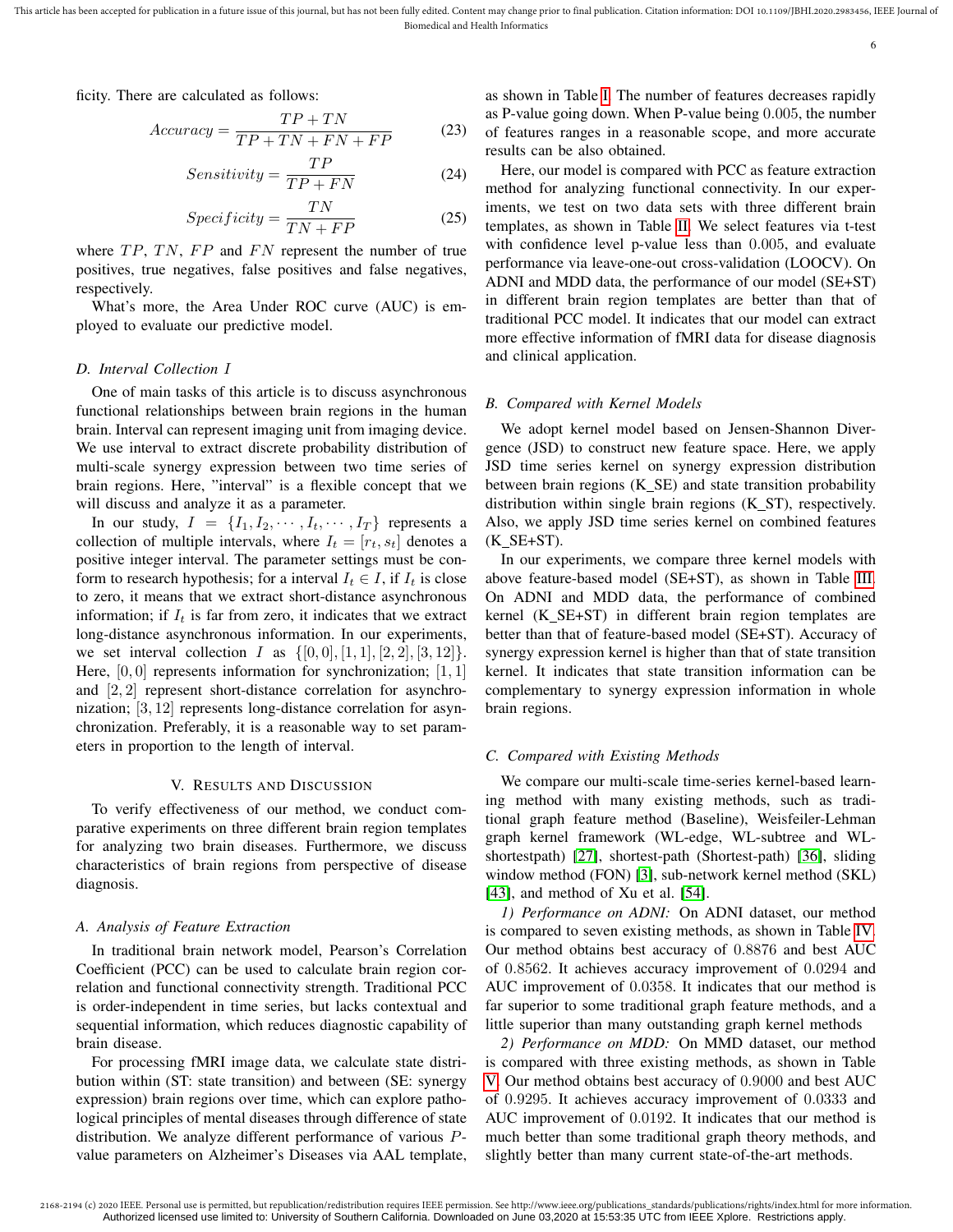This article has been accepted for publication in a future issue of this journal, but has not been fully edited. Content may change prior to final publication. Citation information: DOI 10.1109/JBHI.2020.2983456, IEEE Jour Biomedical and Health Informatics

7

TABLE I DIFFERENT PERFORMANCE OF VARIOUS P-VALUE PARAMETERS ON ALZHEIMER'S DISEASES VIA AAL TEMPLATE.

| P-value | No. of Feature | Accuracy | Sensitivity | Specificity | AUC    |
|---------|----------------|----------|-------------|-------------|--------|
| 0.05    | 1608           | 0.7502   | 0.7214      | 0.7815      | 0.7149 |
| 0.01    | 549            | 0.7924   | 0.7628      | 0.8245      | 0.7601 |
| 0.005   | 274            | 0.8166   | 0.7931      | 0.8415      | 0.7894 |
| 0.001   | 84             | 0.6657   | 0.6254      | 0.7115      | 0.6411 |

TABLE II COMPARISON WITH PEARSON'S CORRELATION COEFFICIENT (PCC) AS FEATURE EXTRACTION MODEL.

\* Our novel functional connectivity is extracted as state distribution within (ST: state transition) and between (SE: synergy expression) brain regions.

| Disease    | Brain Template     | Model      | Accuracy | Sensitivity | Specificity | <b>AUC</b> |
|------------|--------------------|------------|----------|-------------|-------------|------------|
|            | AAL.               | <b>PCC</b> | 0.6449   | 0.6092      | 0.6829      | 0.6098     |
|            |                    | $SE+ST$    | 0.8166   | 0.7931      | 0.8415      | 0.7894     |
| AD         | <b>Brainnetome</b> | <b>PCC</b> | 0.6746   | 0.6552      | 0.6951      | 0.6401     |
|            |                    | $SE+ST$    | 0.8402   | 0.8391      | 0.8415      | 0.8027     |
|            | Harvard-Oxford     | <b>PCC</b> | 0.6508   | 0.5862      | 0.7195      | 0.5982     |
|            |                    | $SE+ST$    | 0.7811   | 0.7356      | 0.8293      | 0.7561     |
|            | AAL                | <b>PCC</b> | 0.6167   | 0.6129      | 0.6207      | 0.5935     |
|            |                    | $SE+ST$    | 0.8000   | 0.7742      | 0.8275      | 0.8082     |
| <b>MDD</b> | <b>Brainnetome</b> | PCC        | 0.5500   | 0.5806      | 0.5172      | 0.5667     |
|            |                    | $SE+ST$    | 0.7500   | 0.7419      | 0.7586      | 0.7751     |
|            | Harvard-Oxford     | PCC        | 0.5500   | 0.5161      | 0.5862      | 0.5611     |
|            |                    | $SE+ST$    | 0.7333   | 0.6774      | 0.7931      | 0.7401     |

\* Our novel functional connectivity is extracted as state distribution within (ST: state transition) and between (SE: synergy expression) brain regions.

TABLE III COMPARISON WITH DIFFERENT KERNEL MODELS AND DYNAMIC FUNCTIONAL CORRELATION METHODS.

| Disease    | <b>Brain Template</b> | Method  | Accuracy | Sensitivity | Specificity | <b>AUC</b> |
|------------|-----------------------|---------|----------|-------------|-------------|------------|
|            |                       | SE+ST   | 0.8166   | 0.7931      | 0.8415      | 0.7894     |
|            | AAL                   | K ST    | 0.7456   | 0.7586      | 0.7317      | 0.7114     |
|            |                       | K SE    | 0.8698   | 0.8390      | 0.9024      | 0.8267     |
|            |                       | K SE+ST | 0.8876   | 0.8506      | 0.9268      | 0.8562     |
|            |                       | SE+ST   | 0.8402   | 0.8391      | 0.8415      | 0.8027     |
| AD         | <b>Brainnetome</b>    | K ST    | 0.8343   | 0.8161      | 0.8537      | 0.8114     |
|            |                       | K SE    | 0.8639   | 0.8621      | 0.8659      | 0.8485     |
|            |                       | K SE+ST | 0.8935   | 0.8851      | 0.9024      | 0.8802     |
|            | Harvard-Oxford        | $SE+ST$ | 0.7811   | 0.7356      | 0.8293      | 0.7561     |
|            |                       | K ST    | 0.6982   | 0.7471      | 0.6463      | 0.6485     |
|            |                       | K SE    | 0.8047   | 0.7931      | 0.8171      | 0.7714     |
|            |                       | K SE+ST | 0.8402   | 0.8046      | 0.8780      | 0.7824     |
|            | AAL                   | SE+ST   | 0.8000   | 0.7742      | 0.8275      | 0.8082     |
|            |                       | K ST    | 0.5833   | 0.6452      | 0.5172      | 0.5914     |
|            |                       | K SE    | 0.8667   | 0.8065      | 0.9310      | 0.8851     |
|            |                       | K SE+ST | 0.9000   | 0.8710      | 0.9310      | 0.9295     |
|            | <b>Brainnetome</b>    | SE+ST   | 0.7500   | 0.7419      | 0.7586      | 0.7751     |
| <b>MDD</b> |                       | K ST    | 0.6833   | 0.6452      | 0.7241      | 0.7168     |
|            |                       | K SE    | 0.7667   | 0.8387      | 0.6897      | 0.7614     |
|            |                       | K SE+ST | 0.8500   | 0.8387      | 0.8621      | 0.8647     |
|            |                       | SE+ST   | 0.7333   | 0.6774      | 0.7931      | 0.7401     |
|            | Harvard-Oxford        | K ST    | 0.6500   | 0.7097      | 0.5862      | 0.6628     |
|            |                       | K SE    | 0.8500   | 0.8387      | 0.8621      | 0.8705     |
|            |                       | K SE+ST | 0.8333   | 0.8709      | 0.7931      | 0.8587     |

\* Our novel functional connectivity is extracted as state distribution within (ST: state transition) or/and between (SE: synergy expression) brain regions.

| <b>TABLE IV</b>                                        |
|--------------------------------------------------------|
| COMPARISON OF OUR METHOD AND SEVEN EXISTING METHODS ON |
| ADNL                                                   |

| Method          | Accuracy | Sensitivity | Specificity | AUC    |
|-----------------|----------|-------------|-------------|--------|
| <b>Baseline</b> | 0.5858   | 0.5747      | 0.5976      | 0.5612 |
| WL-edge         | 0.6272   | 0.6437      | 0.6098      | 0.6084 |
| WL-subtree      | 0.7811   | 0.7816      | 0.7805      | 0.7645 |
| WL-Shortestpath | 0.6095   | 0.5977      | 0.6220      | 0.5735 |
| Shortest-path   | 0.7396   | 0.8161      | 0.6585      | 0.6938 |
| <b>FON</b>      | 0.8580   | 0.8161      | 0.9024      | 0.8195 |
| SKL             | 0.8462   | 0.8046      | 0.8902      | 0.8166 |
| Our Method      | 0.8876   | 0.8506      | 0.9268      | 0.8562 |

| <b>TABLE V</b>                                         |
|--------------------------------------------------------|
| COMPARISON OF OUR METHOD AND THREE EXISTING METHODS ON |
| MDD.                                                   |

| Method          | Accuracy | Sensitivity | Specificity | <b>AUC</b> |
|-----------------|----------|-------------|-------------|------------|
| <b>Baseline</b> | 0.6167   | 0.6129      | 0.6207      | 0.6514     |
| Shortest-path   | 0.7833   | 0.8065      | 0.7586      | 0.8135     |
| Xu et al.       | 0.8667   | 0.8710      | 0.8621      | 0.9103     |
| Our Method      | 0.9000   | 0.8710      | 0.9310      | 0.9295     |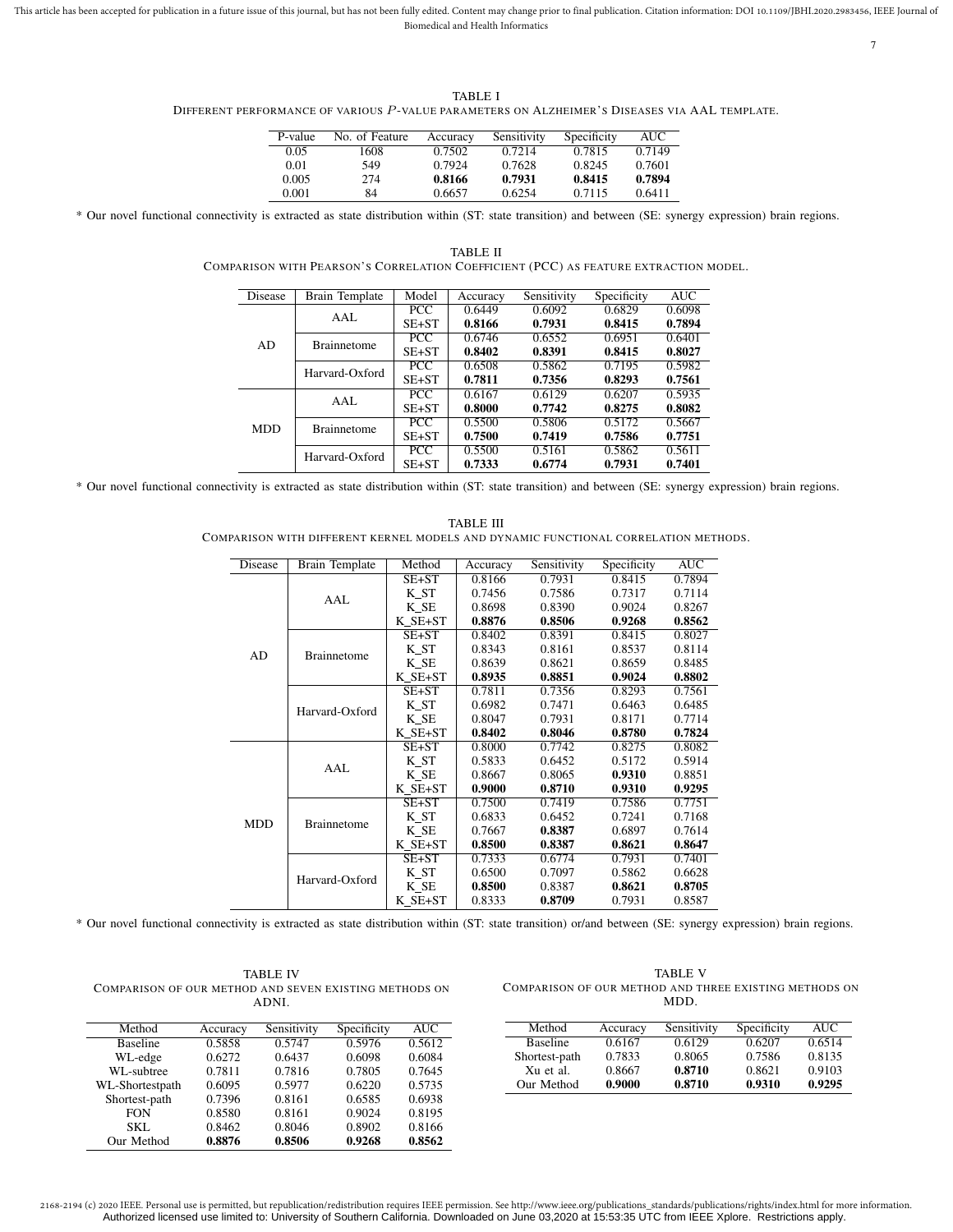## *D. Important Brain Regions Associated with AD*

In this section, we investigate importance of ROIs (brain regions) associated with AD. Here, we analyze important ROIs on AAL template that is a widely used anatomical template. We apply a statistical analysis of multi-scale state probability distribution between two brain regions. Furthermore, we can select some important ROIs according to their classification performance on above extracted feature set, as shown in Table VI. Important ROIs have been selected by our statistical method on AAL template, including hippocampus [58], [59], cingulate [59], amygdala [60] and heschl gyrus [61], [62].

TABLE VI IMPORTANT ROIS SELECTED BY OUR METHOD ON AAL TEMPLATE.

| Region 1             | Region 2             | <b>State</b> | Distance |
|----------------------|----------------------|--------------|----------|
| Pallidum L           | Frontal Inf Tri R    | syn          |          |
| Frontal Inf Tri R    | Pallidum L           | syn          |          |
| Frontal Mid Orb L    | Calcarine R          | syn          |          |
| Frontal Mid Orb L    | Heschl L             | asy          | short    |
| Frontal Mid Orb R    | Thalamus L           | asy          | short    |
| Frontal_Sup_L        | Hippocampus_R        | asy          | short    |
| Amygdala_L           | Frontal_Inf_Oper_R   | asy          | short    |
| Frontal Mid Orb R    | Thalamus L           | asy          | short    |
| Rectus L             | Frontal_Sup_Medial_L | asy          | short    |
| Rectus L             | Lingual R            | asy          | short    |
| Paracentral Lobule L | Cingulum_Post_R      | asy          | long     |
| Frontal_Sup_Medial_L | Hippocampus_R        | asy          | long     |
| Cingulum Post L      | Pallidum R           | asy          | long     |
| Frontal Mid Orb L    | Heschl L             | asy          | long     |
| Caudate L            | Hippocampus L        | asy          | long     |
| Rectus L             | Lingual <sub>L</sub> | asy          | long     |
| Thalamus_R           | Amygdala_L           | asy          | long     |
| Heschl L             | Frontal_Mid_Orb_L    | asy          | long     |

\*State means synchronization (syn) or asynchronization (asy); Distance means interval with short-distance or long-distance.

## VI. CONCLUSION

In this paper, our proposed method makes following several contributions. Firstly, we propose a statistical analysis model based on multi-scale state probability distribution between two brain regions and state transition probability distribution of a single brain region. This model can effectively and accurately analyze differences and pathological changes of mental disorders in fMRI imaging. Secondly, we apply above two probability distributions as feature vector on classical classification methods, in order to obtain efficient performance. In addition, as a similarity measure applied on the brain network model, edge weight calculation technique on JSD has a better performance than traditional PCC since we consider context information of fMRI data. Finally, we build a neural disease diagnosis framework, which has been verified on ADNI and MDD data and shows excellent diagnostic ability.

## ACKNOWLEDGMENT

This work is supported by a grant from the National Natural Science Foundation of China (NSFC 61772362, 61972280) and National Key R&D Program of China (2018YFC0910405, 2017YFC0908400).

#### **REFERENCES**

8

- [1] E. Damaraju, E. A. Allen, A. Belger, J. M. Ford, S. Mcewen, D. H. Mathalon, B. A. Mueller, G. D. Pearlson, S. G. Potkin, and A. Preda, "Dynamic functional connectivity analysis reveals transient states of dysconnectivity in schizophrenia." *Neuroimage Clin*, vol. 5, no. C, pp. 298–308, 2014.
- [2] C. Y. Wee, S. Yang, P. T. Yap, and D. Shen, "Sparse temporally dynamic resting-state functional connectivity networks for early mci identification," *Brain Imaging and Behavior*, vol. 10, no. 2, pp. 342– 356, 2016.
- [3] X. Chen, H. Zhang, Y. Gao, C. Y. Wee, G. Li, and D. Shen, "High-order resting-state functional connectivity network for mci classification," *Human Brain Mapping*, vol. 37, no. 9, pp. 3282–3296, 2016.
- [4] Z. Nianyin, W. Zidong, L. Yurong, D. Min, C. Jie, and L. Xiaohui, "Time series modeling of nano-gold immunochromatographic assay via expectation maximization algorithm," *IEEE Transactions on Biomedical Engineering*, vol. 60, no. 12, pp. 3418–3424, 2013.
- [5] Z. Nianyin, W. Zidong, Z. Bachar, L. Yurong, D. Min, X. Liang, L. Xiaohui, and Y. Terry, "Image-based quantitative analysis of gold immunochromatographic strip via cellular neural network approach," *IEEE Transactions on Medical Imaging*, vol. 33, no. 5, pp. 1129–1136, 2014.
- [6] F. Li, L. Tran, K. H. Thung, S. Ji, D. Shen, and J. Li, "A robust deep model for improved classification of ad/mci patients," *IEEE Journal of Biomedical and Health Informatics*, vol. 19, no. 5, pp. 1610–1616, 2015.
- [7] D. Stern, C. Payer, N. Giuliani, and M. Urschler, "Automatic age estimation and majority age classification from multi-factorial mri data," *IEEE Journal of Biomedical and Health Informatics*, vol. PP, no. 99, pp. 1–1, 2018.
- [8] M. Liu, J. Zhang, D. Nie, P. T. Yap, and D. Shen, "Anatomical landmark based deep feature representation for mr images in brain disease diagnosis," *IEEE Journal of Biomedical and Health Informatics*, vol. PP, no. 99, pp. 1–1, 2018.
- [9] K. J. Friston, "Functional and effective connectivity in neuroimaging: A synthesis," *Brain Connect*, vol. 1, no. 1, pp. 13–36, 2011.
- [10] T. Zhou, K. H. Thung, M. Liu, and D. Shen, "Brain-wide genomewide association study for alzheimer's disease via joint projection learning and sparse regression model," *IEEE Transactions on Biomedical Engineering*, pp. 1–1, 2018.
- [11] D. Zhou, W. K. Thompson, and G. Siegle, "Matlab toolbox for functional connectivity," *Neuroimage*, vol. 47, no. 4, pp. 1590–1607, 2009.
- [12] S. Chambon, M. N. Galtier, P. J. Arnal, G. Wainrib, and A. Gramfort, "A deep learning architecture for temporal sleep stage classification using multivariate and multimodal time series," *IEEE Transactions on Neural Systems and Rehabilitation Engineering*, vol. 26, no. 4, pp. 758–769, April 2018.
- [13] K. J. Friston, L. Harrison, and W. Penny, "Dynamic causal modelling," *Neuroimage*, vol. 19, no. 4, pp. 1273–1302, 2003.
- [14] S. Sun, X. Li, J. Zhu, Y. Wang, R. La, X. Zhang, L. Wei, and B. Hu, "Graph theory analysis of functional connectivity in major depression disorder with high-density resting state eeg data," *IEEE Transactions on Neural Systems and Rehabilitation Engineering*, vol. 27, no. 3, pp. 429–439, March 2019.
- [15] B. M. Tijms, A. M. Wink, H. W. De, V. D. F. Wm, C. J. Stam, P. Scheltens, and F. Barkhof, "Alzheimer's disease: connecting findings from graph theoretical studies of brain networks," *Neurobiology of Aging*, vol. 34, no. 8, pp. 2023–2036, 2013.
- [16] P. Gonzalez-Navarro, Y. M. Marghi, B. Azari, M. Akcakaya, and D. Erdogmus, "An event-driven ar-process model for eeg-based bcis with rapid trial sequences," *IEEE Transactions on Neural Systems and Rehabilitation Engineering*, vol. 27, no. 5, pp. 798–804, 2019.
- [17] M. Rubinov and O. Sporns, "Complex network measures of brain connectivity: Uses and interpretations." *Neuroimage*, vol. 52, no. 3, pp. 1059–1069, 2010.
- [18] G. Chen, B. D. Ward, C. Xie, W. Li, Z. Wu, J. L. Jones, M. Franczak, P. Antuono, and S. J. Li, "Classification of alzheimer disease, mild cognitive impairment, and normal cognitive status with large-scale network analysis based on resting-state functional mr imaging," *International Journal of Medical Radiology*, vol. 259, no. 1, pp. 213–21, 2011.
- [19] M. Liu, Y. Gao, P. T. Yap, and D. Shen, "Multi-hypergraph learning for incomplete multi-modality data," *IEEE Journal of Biomedical and Health Informatics*, vol. 99, pp. 1–1, 2017.
- [20] E. J. Sanz-Arigita, M. M. Schoonheim, J. S. Damoiseaux, S. A. R. B. Rombouts, E. Maris, F. Barkhof, P. Scheltens, Stam, and C. J., "Loss of 'small-world' networks in alzheimer's disease: graph analysis of fmri